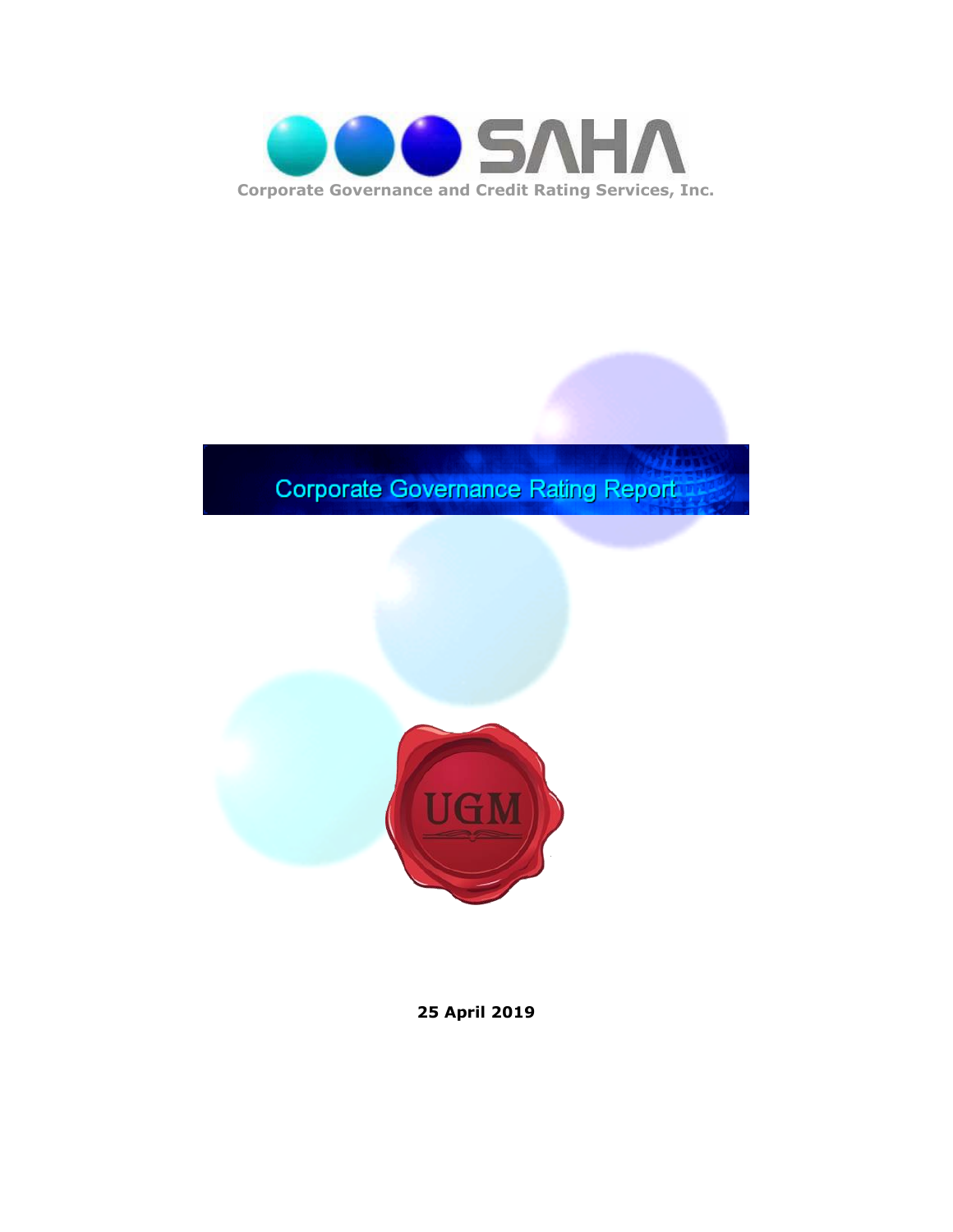#### **CONTENTS**

| Rating and Executive Summary                                                                                                                                                                                                                                                                                                                  |                              |    |    |  |    | 3                                   |
|-----------------------------------------------------------------------------------------------------------------------------------------------------------------------------------------------------------------------------------------------------------------------------------------------------------------------------------------------|------------------------------|----|----|--|----|-------------------------------------|
| Rating Methodolgy                                                                                                                                                                                                                                                                                                                             |                              |    |    |  |    | 5                                   |
| Company Overview                                                                                                                                                                                                                                                                                                                              |                              |    |    |  |    | $\overline{7}$                      |
| <b>SECTION 1: SHAREHOLDERS</b>                                                                                                                                                                                                                                                                                                                |                              |    |    |  |    | 8                                   |
| Facilitating the Exercise of Shareholders' Statutory Rights<br>Shareholders' Right to Obtain and Evaluate Information.<br>General Shareholders' Meeting<br>Voting Rights.<br>$\mathbf{r}$<br>Minority Rights<br>Dividend Rights<br>$\mathbf{r}$<br><b>Transfer of Shares</b><br>$\mathbf{r}$                                                  | $\mathbf{r}$<br>$\mathbf{r}$ | l. | ÷. |  |    | 8<br>8<br>9<br>10<br>10<br>10<br>10 |
| SECTION 2: PUBLIC DISCLOSURE AND TRANSPARENCY.                                                                                                                                                                                                                                                                                                |                              |    |    |  | ä, | 11                                  |
| Corporate Web Site.<br>Annual Report.<br>External Audit.                                                                                                                                                                                                                                                                                      |                              |    |    |  |    | 11<br>11<br>12                      |
| SECTION 3: STAKEHOLDERS.                                                                                                                                                                                                                                                                                                                      |                              |    |    |  |    | 13                                  |
| Company Policy Regarding Stakeholders<br>Stakeholders' Participation in the Company Management.<br>Company Policy on Human Resources<br>Relations with Customers and Suppliers<br>Ethical Rules & Social Responsibility<br>Sustainability .<br>the control of the control of the                                                              |                              |    |    |  | ä, | 13<br>13<br>13<br>14<br>14<br>15    |
| SECTION 4: BOARD OF DIRECTORS.                                                                                                                                                                                                                                                                                                                |                              |    |    |  |    | 16                                  |
| Functions of the Board of Directors.<br>Principles of Activity of the Board of Directors<br>Structure of the Board of Directors.<br>Conduct of the Meetings of the Board of Directors.<br>Committees Established Within the Board of Directors<br>Remuneration of the Board of Directors and Managers<br>With Administrative Responsibility . |                              |    |    |  |    | 16<br>16<br>16<br>17<br>17<br>18    |
| Rating Definitions                                                                                                                                                                                                                                                                                                                            |                              |    |    |  |    | 19                                  |
| Disclaimer                                                                                                                                                                                                                                                                                                                                    |                              |    |    |  |    | 20                                  |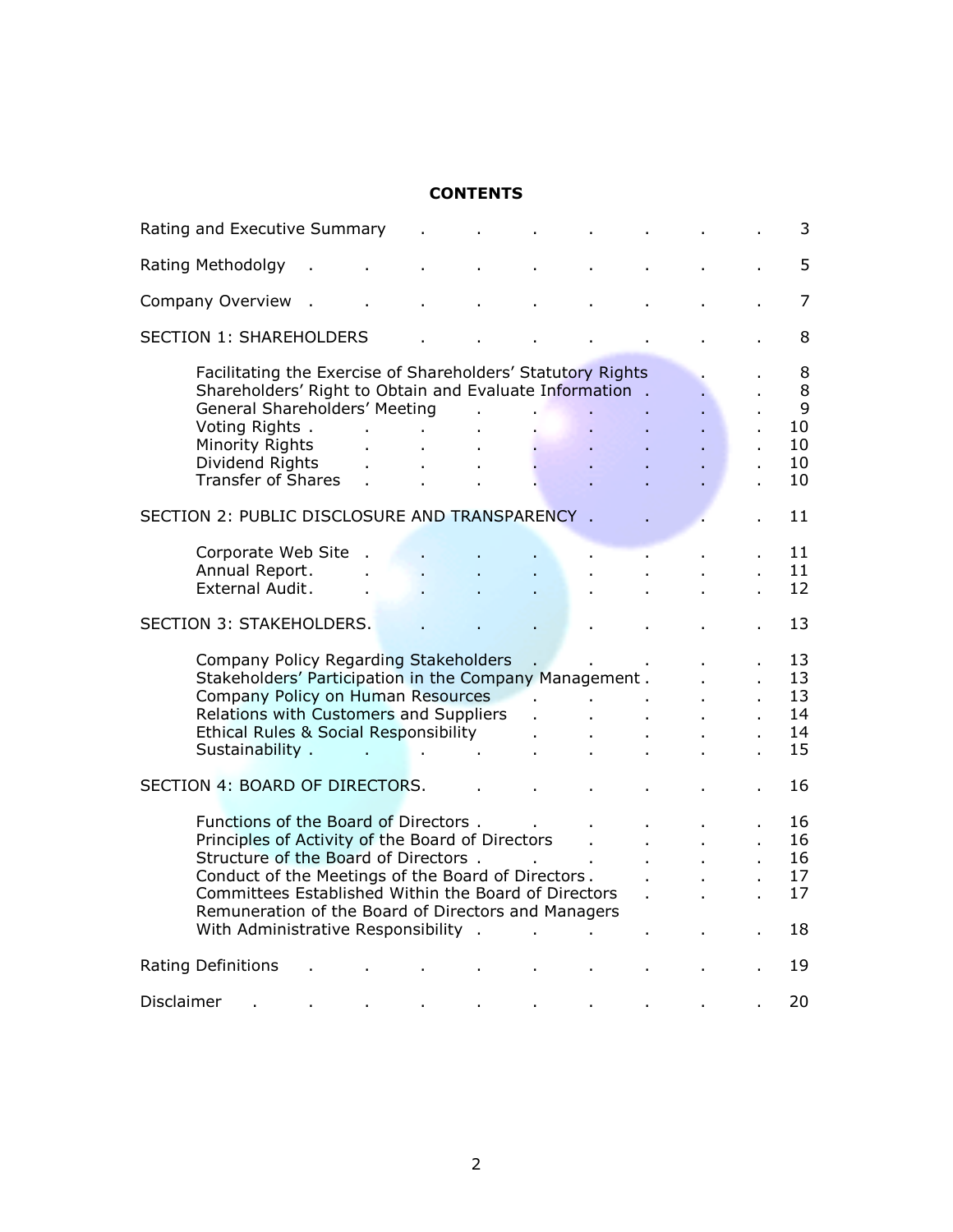**Rating and Executive Summary** 

## $\ddot{\mathbf{U}}$ **NSPED** GÜMRÜK MÜŞAVİRLİĞİ VE LOJİSTİK **HİZMETLER** A.S.



### **EXECUTIVE SUMMARY**

ÜNSPED Gümrük Müşavirliği ve Lojistik Hizmetler A.Ş."s (ÜNSPED) previous Corporate Governance Rating of 9.01 dated May 5th, 2018, is hereby revised up to **9.17**. SAHA's rating methodology is based on the Capital Markets Board's (CMB) "Corporate Governance Principles" released on January of 2014.

ÜNSPED Gümrük Müşavirliği ve Lojistik Hizmetler A.Ş."s corporate governance rating is revised as above in consideration with the importance given by ÜNSPED to corporate governance principles, its willingness to carry out the continuous and dynamic process, and improvements which had been initiated in this direction since May 5, 2018.

Furthermore, SAHA publishes (annually) the World Corporate Governance Index (WCGI) which ranks countries in terms of their level of compliance with corporate governance principles as well as their germane institutions, rules, codes, and regulations together with international standards and indices which evaluate countries in a vast array of areas such as transparency, corruption, ease of doing business, etc.. ÜNSPED is analyzed as a Turkish company and Turkey takes place at the top classification of the WCGI which is Group 1. Details of the World Corporate Governance Index (WCGI) published by SAHA on September 3, 2018 can be accessed at [http://www.saharating.com.](http://www.saharating.com/)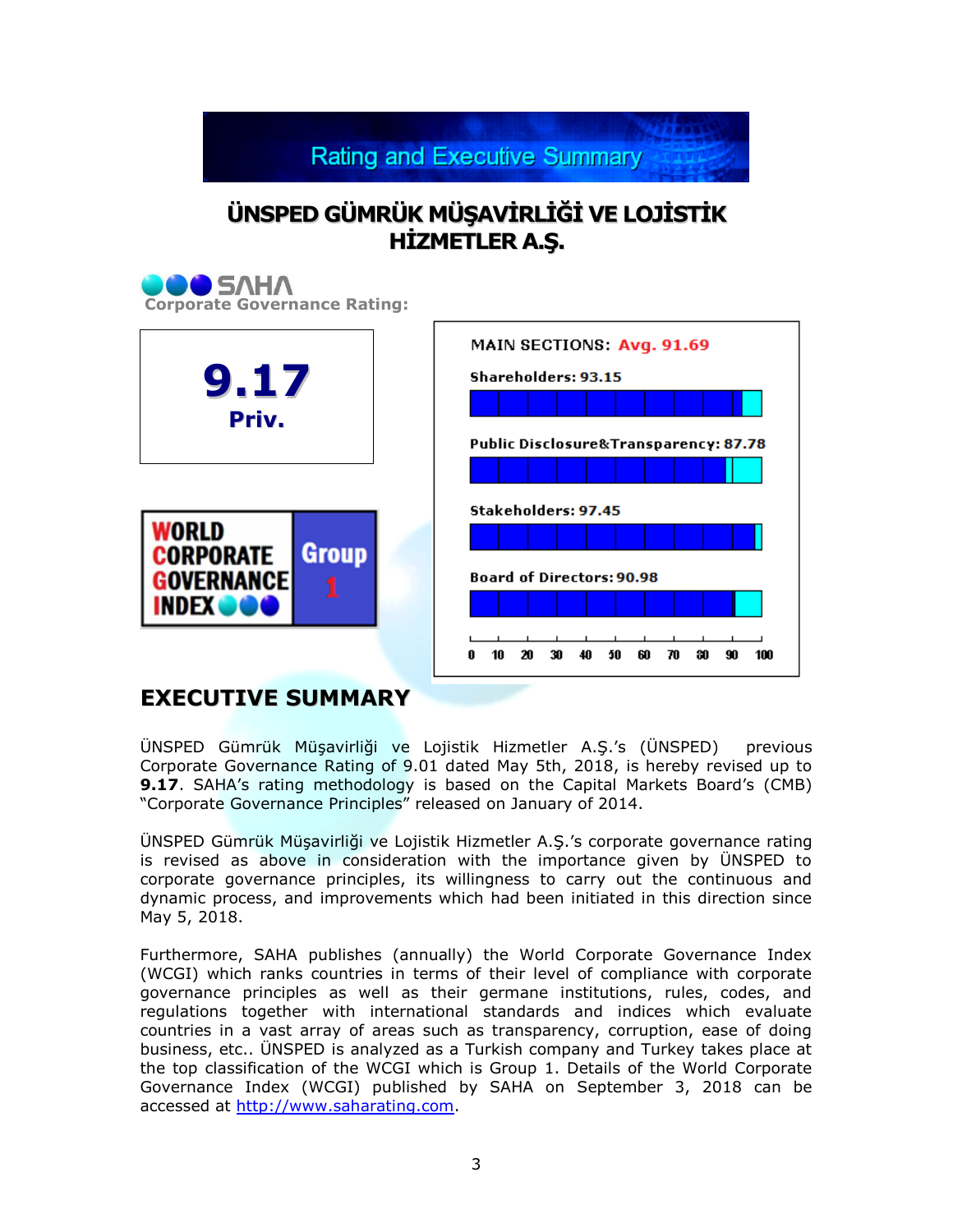ÜNSPED is rated with **9.31** under the **Shareholders** heading. Exercise of shareholders' rights complies with the legislation, articles of association and other internal rules and regulations, and measures have been taken to ensure the exercise of these rights. Company carries out the investor relations obligations via the Shareholder Relations Unit. Shareholders" rights to obtain and review information are adequately supplied. There are no privileges or limits on voting rights. All procedures prior to the general shareholders" meeting as well as the conduct of the meeting comply with the legislation, rules and regulations. Company has a publicly disclosed dividend policy. On the other hand, there are areas for improvement like absence of a regulation in the Company"s articles of association on minority rights.

ÜNSPED attained **8.78** under the **Public Disclosure and Transparency** chapter. The Company has a comprehensive web site, prepared both in Turkish and in English. Agreement and studies conducted with external auditors comply with the legislation. The annual report is comprehensive, informative, and also complies with the legislation. However, list of ultimate controlling individual shareholders are not disclosed to the public.

On the topic of **Stakeholders**, ÜNSPED scored **9.75**. The Company guarantees the rights of stakeholders in line with the legislation and mutual agreements, and in case of violation, enables an effective and speedy compensation. A written compensation policy for the employees is established and disclosed to public on the corporate web site. Relationships with stakeholders are on good terms. The Company has a written human resources policy. Social responsibility, environmental consciousness and sustainability activities are satisfactory.

From the perspective of the principles regarding the **Board of Directors**, ÜNSPED"s tally is **9.10**. There is a well communicated Company mission and vision, and the board fulfills all duties regarding Company needs. Executives perform their activities in a transparent, accountable, fair and responsible manner and possess the necessary authority and qualifications. Audit, Early Detection of Risk and Corporate Governance Committees are established. The board consists of 7 members of which 3 are female and 1 is independent.

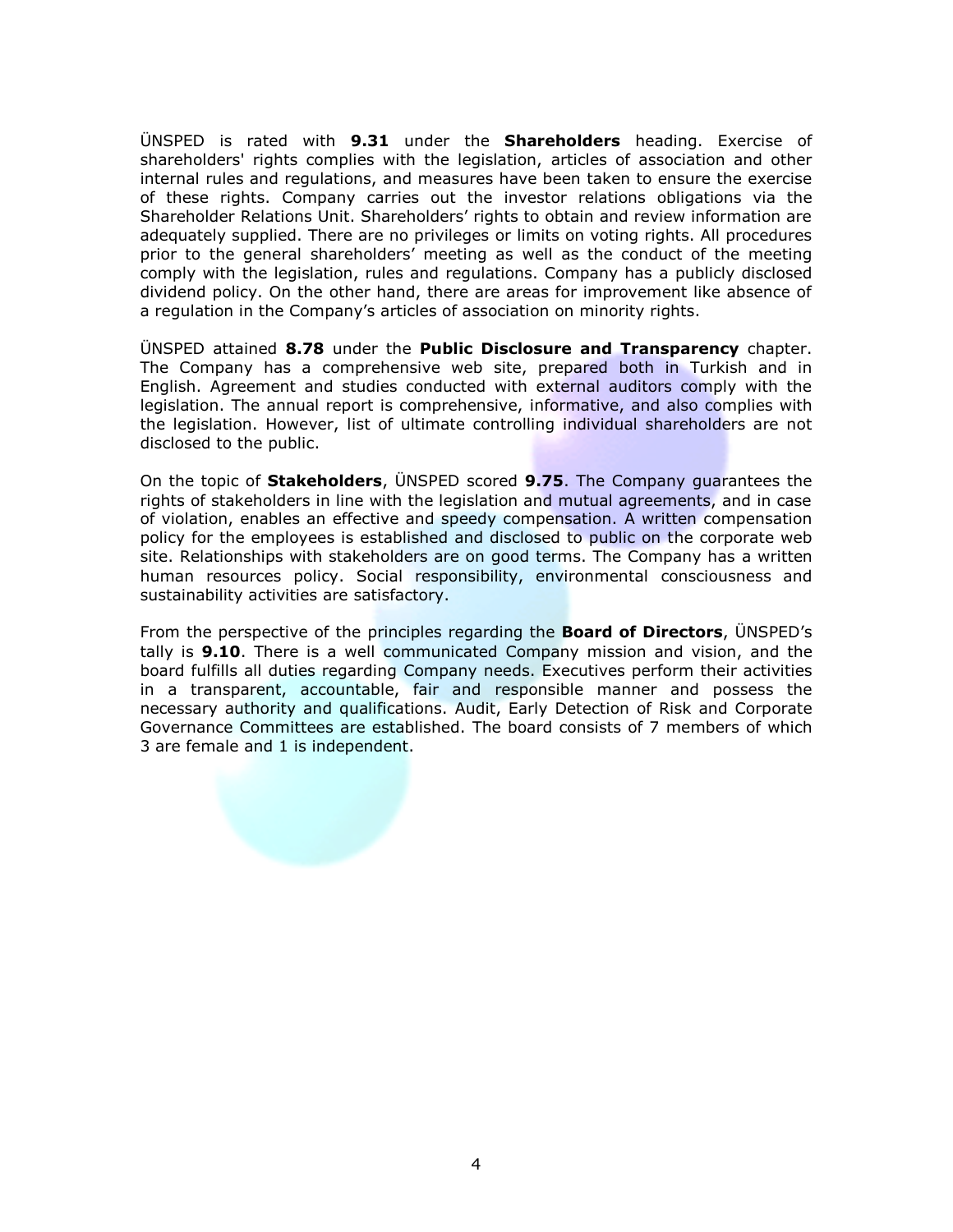

SAHA"s methodology for "Non-public Standard Companies" (Priv.) on rating the degree of compliance with the Principles of Corporate Governance is based upon the CMB"s "Corporate Governance Principles" released on January 2014.

The CMB based these principles on the leading work of The World Bank, The Organization of Economic Cooperation and Development (OECD), and the Global Corporate Governance Forum (GCGF) which has been established in cooperation with the representatives of the preceding two organizations and private sector. Experts and representatives from the CMB, Borsa Istanbul and the Turkish Corporate Governance Forum have participated in the committee that was established by the CMB for this purpose. Additionally; many qualified academicians, private sector representatives as well as various professional organizations and NGOs have stated their views and opinions, which were added to the Principles after taking into account country specific issues. Accordingly, these Principles have been established as a product of contributions from all highlevel bodies.

Certain applications of the Principles are based on "comply or explain" approach and others are mandatory.

However, the explanation concerning the implementation status of the Principles, if not detailed reasoning thereof, conflicts arising from inadequate implementation of these Principles, and explanation on whether there is a plan for change in the Company"s governance practices in future should be mentioned in the annual report and disclosed to public.

The Principles consist of four main sections: shareholders, public disclosure and transparency, stakeholders, and the board of directors.

Based on these Principles, the SAHA Corporate Governance Rating methodology features around 330 subcriteria. During the rating process, each criterion is evaluated on the basis of information provided by the Company officials and disclosed publicly. Some of these criteria can be evaluated by a simple YES/NO answer; others require more detailed analysis and examination.

SAHA assigns ratings between 1 (weakest) and 10 (strongest). In order to obtain a rating of 10, a company should be in full and perfect compliance with the Principles (see Rating Definitions, p.19).

To determine the total rating score for each main section parallel to the CMB's Corporate Governance Principles, SAHA allocates the following weights:

Shareholders:**25%** Public Disclosure and Transparency: **25%** Stakeholders: **15%** Board of Directors: **35%**

To determine the final overall rating, SAHA utilizes its proprietary methodology which consists of subsection weightings and weightings for the criteria there under. A separate rating is assigned to each one of the main sections as well.

#### **METHODOLOGY AMENDMENT**

Just like any other methodology, the Corporate Governance Rating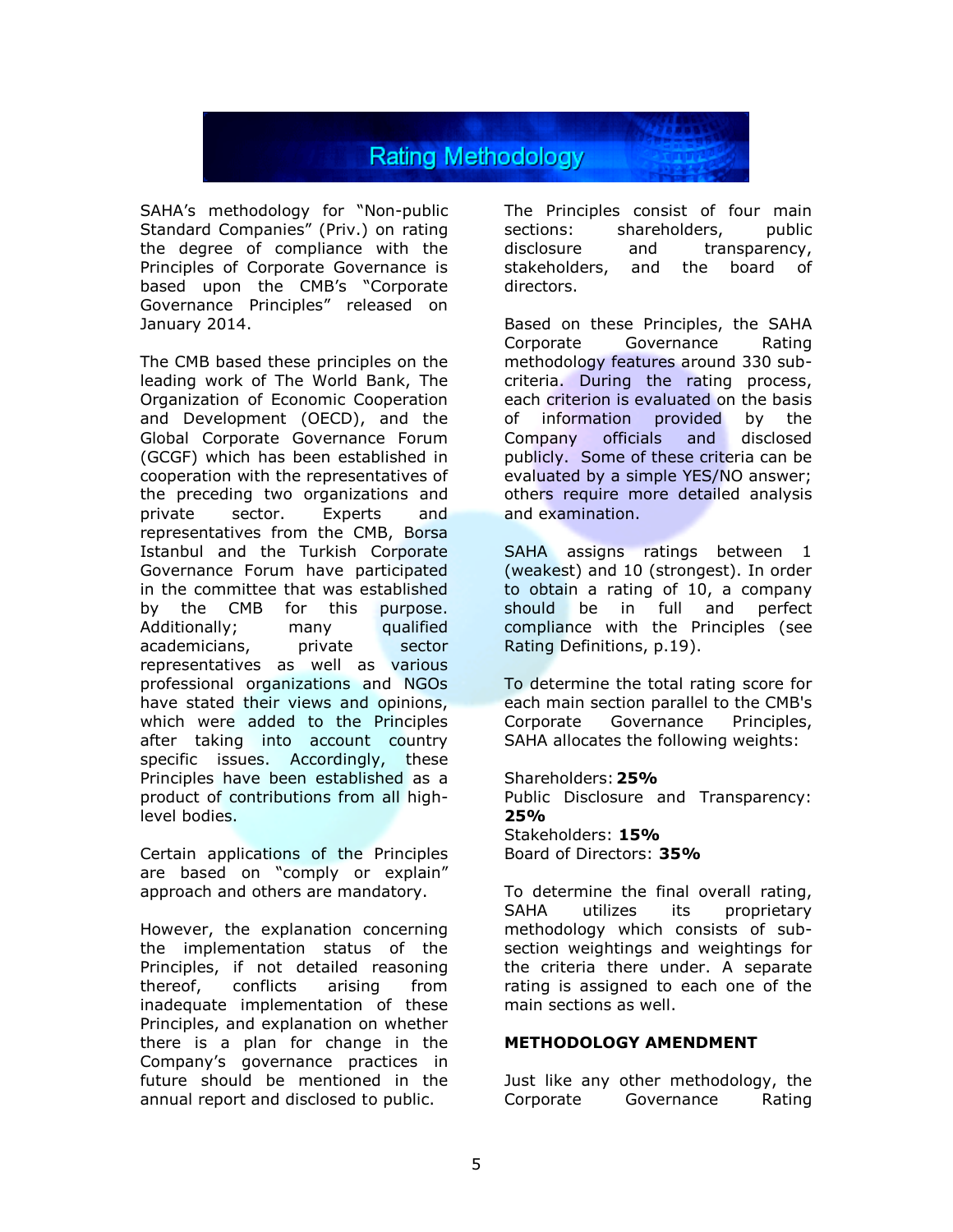methodology applied by SAHA bears a dynamic feature that is expected to respond to increasing experience and needs over time. With this understanding, we review our methodology in each rating process and highlight the possibilities for improvement.

Regarding the content of the methodology; even enrichment is necessary by sortation of questions and adding new questions due to changes in the legislation and also as a result of our rating experience, some questions require corrections and updates to eliminate possible uncertainties. These enrichment, corrections and additions do not manipulate the aggregate grading of our methodology's four main sections and their subheadings, but affect the weight of the question slightly at the third and next levels. Therefore, the weights of the four main sections of our methodology and their subheadings have not changed.

Pursuant to the Capital Markets Board (the "CMB") Decision dated January 10, 2019 and numbered 2/49, to inform the public about their corporate governance practices, publicly traded companies are now required to use the templates of the Corporate Governance Compliance Report (CRF) and Corporate Governance Information Form (CGIF) through the Public Disclosure Platform (PDP).

However, in 2019, companies listed on BIST have been granted a transition period and are free to prepare compliance reports in accordance with the previous and/or the new format. Only the new format will be used as of next year. This recent application is added to our methodology.

Furthermore, rating of voting and nomination privileges under the heading 'Voting Rights' without fail and in each case separately, and the ever crucial risk management organization especially in the recent period have increased the importance of the coordination and supervision of the early detection of risk committee established within the board of directors. In addition, taking into account the principles updated by the OECD in 2015, the issue of 'more clear and functional objectives' adopted by the Board of Directors have been added to our methodology.

Although our methodology applications on public and private companies, public and private banks, public and private non-bank financial institutions have changed accordingly, CRF and CGIF forms are not taken into account for the non-public companies.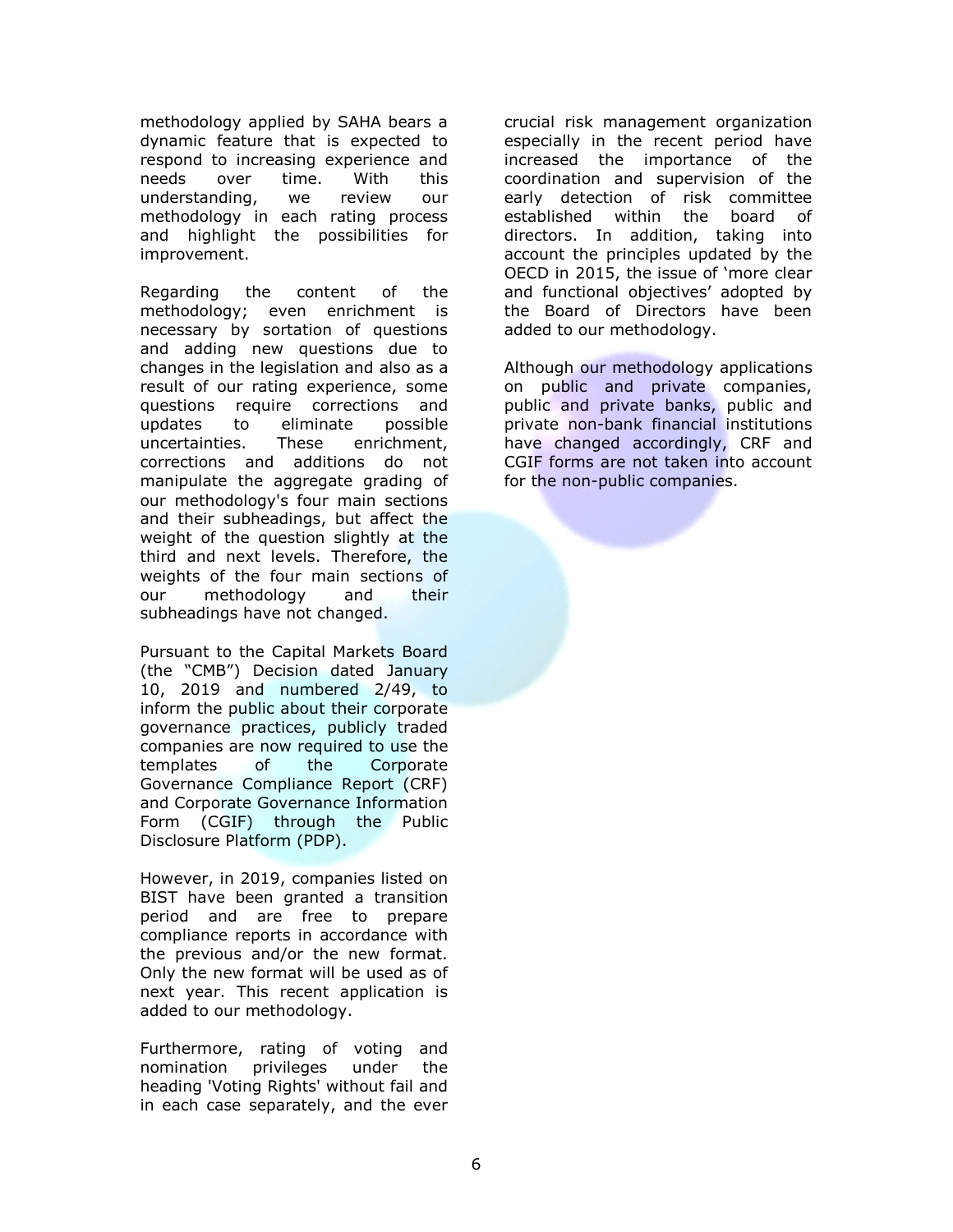

ÜNSPED Group of Companies initially started its operations in 1981 under the title "ÜNSPED Beynelmilel Nakliyat - M. Haluk Ündeğer" and has been involved in international trade for 35 years. ÜNSPED became a joint stock company in 1995 and has expanded the field and scope of its activities. The Company offers variety of services in areas of foreign trade customs procedures and logistics. Within this context, ÜNSPED provides mainly import and export customs clearance services along with follow-up of incentive procedures, Turkish Standards Institution (TSI) Standardization, Regulatory Consulting, Collateral Release, legal affairs, training, seminars, digital archiving and translation. In addition, between 2010 and 2013, ÜNSPED incorporated 5 important customs brokerage firm to expand its service network.

The capital structure of the Company is as follows:

| <b>Shareholding Structure of</b><br>ÜNSPED Gümrük Müşavirliği ve Lojistik Hizmetler A.Ş. |                            |         |  |
|------------------------------------------------------------------------------------------|----------------------------|---------|--|
| <b>Shareholder</b>                                                                       | <b>Share Value</b><br>(TL) | Share % |  |
| Yusuf Bulut Öztürk                                                                       | 3,438,675                  | 99.96   |  |
| <b>OTHER</b>                                                                             | 1,325                      | 0.04    |  |
| <b>TOTAL</b>                                                                             | 3,440,000                  | 100.00  |  |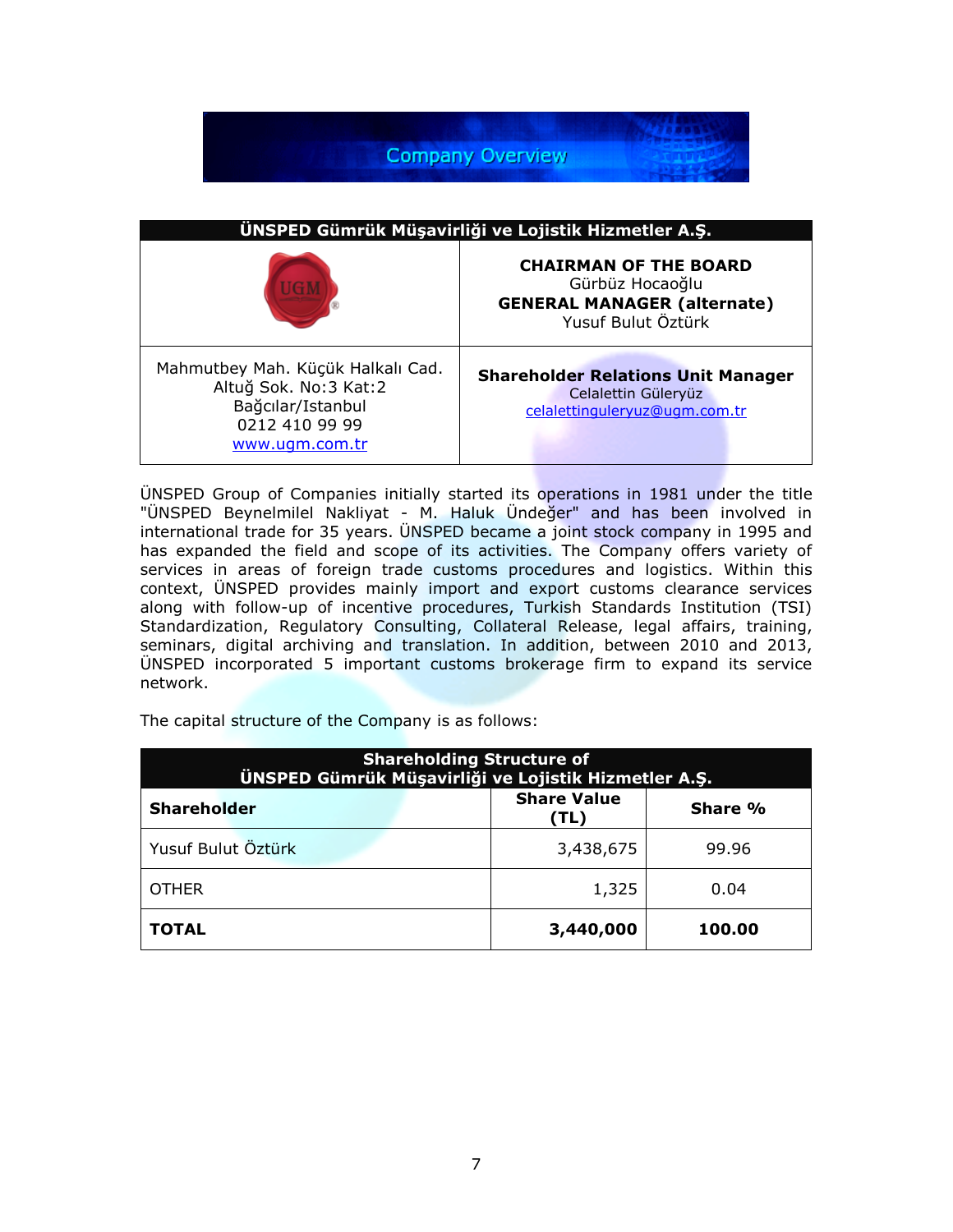# **SECTION 1: SHAREHOLDERS**



#### **SYNOPSIS**

| +         | An official is appointed to carry                                                                                                                      |
|-----------|--------------------------------------------------------------------------------------------------------------------------------------------------------|
|           | out relations with shareholders.                                                                                                                       |
| $\ddot{}$ | There are no voting privileges.                                                                                                                        |
| $\ddot{}$ | No restrictions on transfer of<br>shares.                                                                                                              |
| $\ddot{}$ | Conduct of general shareholders'<br>meetings is deemed sufficient by<br>TCC and developed in<br>the<br>accordance with the Principles.                 |
| $+$       | Disclosure and Dividend<br>Distribution Policies disclosed to<br>the public and submitted to the<br>attention of the general<br>shareholders' meeting. |
|           | Minority rights are not recognized                                                                                                                     |

Minority rights are not recognized for shareholders who possess an amount less than one-twentieth of the share capital

**-**

#### **1.1. Facilitating the Exercise of Shareholders' Statutory Rights:**

A Shareholder Relations Unit is established to monitor the relations with the shareholders, reporting to the Chief Financial Officer.

Mr. Celalettin Güleryüz is responsible for management and operations of the Shareholder Relations Unit.

The duties and responsibilities of the Unit are defined properly.

The Shareholder Relations Unit;

 Ensures that the records relating to the shareholders are

kept in a healthy, safe and updated manner,

- Responds to the queries of the shareholders requesting written information on the Company,
- Ensures that the general shareholders" meeting is held in compliance with the applicable legislation, articles of association and other Company by-laws,
- Prepares the documents that might be used by shareholders in the general shareholders' meeting.

The Shareholder Relations Unit submits a report to the board of directors at least once a year on the activities conducted.

Upon interviews held with the Company officials during the rating process, we believe that they adopted a clear stance in the adoption and implementation of Corporate Governance Principles and are ready to make any necessary improvements.

#### **1.2. Shareholders' Right to Obtain and Evaluate Information:**

There is no evidence of any hindering process or application regarding the appointment of a special auditor at the request of shareholders.

For the purpose of expanding the shareholders' right to obtain information, any information that may affect the exercise of the rights is available to all shareholders.

The Company has established a disclosure policy, submitted to the attention of the general shareholders' meeting and disclosed it to the public on its corporate web site.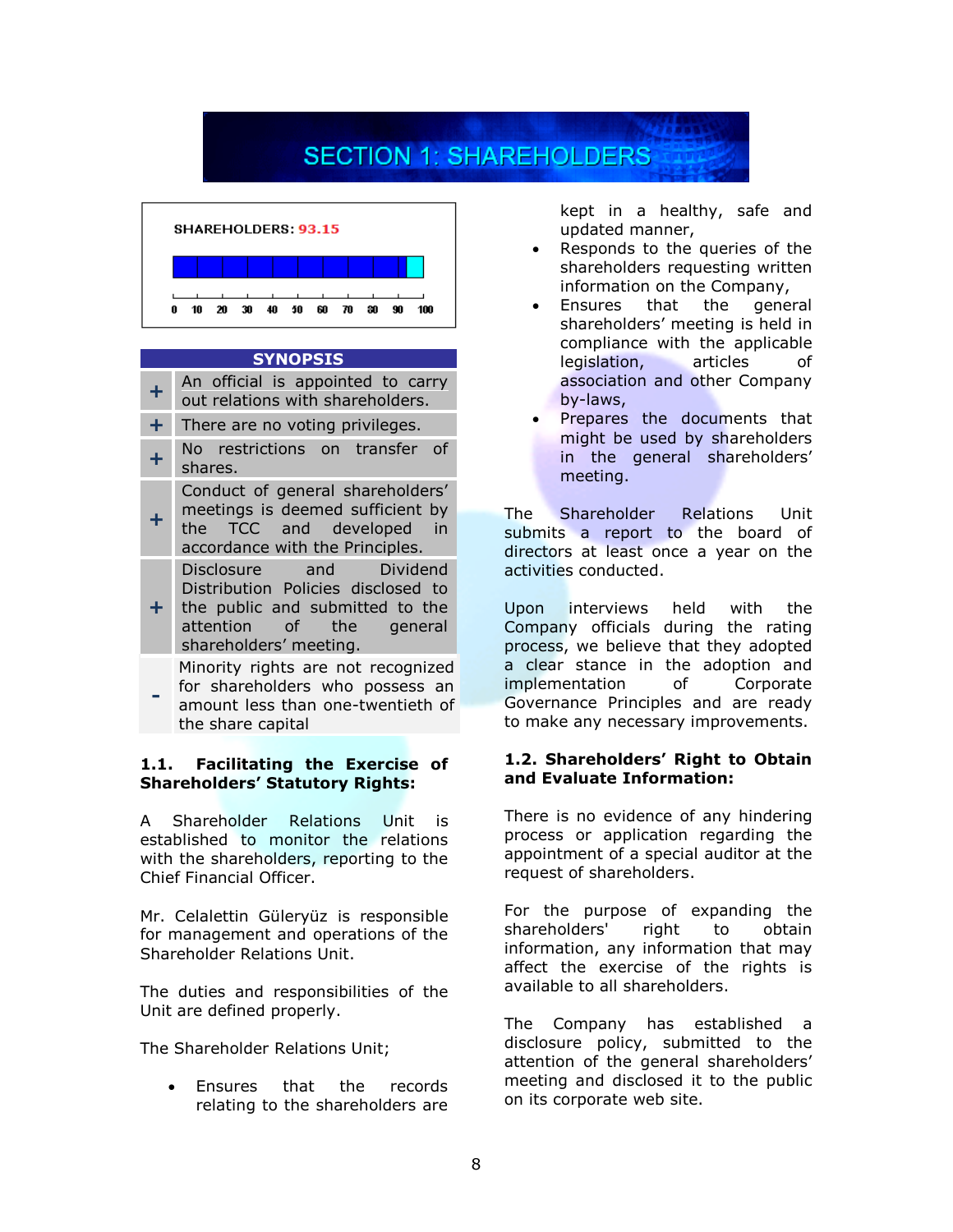There is no dispute which has been brought before courts due to the unanswered information and review requests of the shareholders.

#### **1.3 General Shareholders' Meeting:**

Since an observer of SAHA could not participate to the ordinary general shareholders' meeting of the Company held in 2019, all assessments are based on related meeting documents and declarations of Company officials.

In addition to the methods of invitation in the legislation and in order to ensure attendance of maximum number of shareholders, the invitation to the general shareholders' meeting was realized through the Company's web site.

All announcements prior to the general shareholders" meeting included information such as the date and time of the meeting; without any ambiguity exact location of the meeting; agenda items of the meeting; the body inviting to the general shareholders' meeting; and that the annual report, financial statements and other meeting documents can be examined at the Company's headquarters.

All announcements prior to the general shareholders" meeting included information such as;

- a) the date and time of the meeting
- b) location of the meeting
- c) agenda items
- d) body inviting to the general shareholders" meeting

In addition, shareholders are informed via the annual report on total number of shares and voting rights reflecting the Company"s shareholding structure and whether there are any privileged share groups.

Besides, the Company has prepared a descriptive disclosure document on agenda items.

Agenda items were put under a separate heading and expressed clearly in a manner not to result in any misinterpretations. Expressions like "other" and "various" were not used.

The general shareholders' meeting was held in Company headquarters at Bağcılar, Istanbul.

Company officials have declared that items on the agenda were conveyed in detail and in a clear and understandable way by the chairman of the meeting.

Company officials also declared that the participants of the general shareholders" meeting were verbally informed on activities of board members authorized to execute transactions and compete with the Company.

As indicated on minutes of the meeting, members of the board of directors related with those issues of a special nature on the agenda, other related persons and authorized persons who are responsible for preparing the financial statements were present to give necessary information and to answer questions at the general shareholders' meeting. Participation of entire board members to the general shareholders" meeting is considered positive by us.

The Company has established a policy on donations and grants and it has been approved at the general shareholders' meeting.

Furthermore, shareholders are informed, with a separate agenda item, of amount and beneficiaries on all donations and grants effectuated during the reporting period.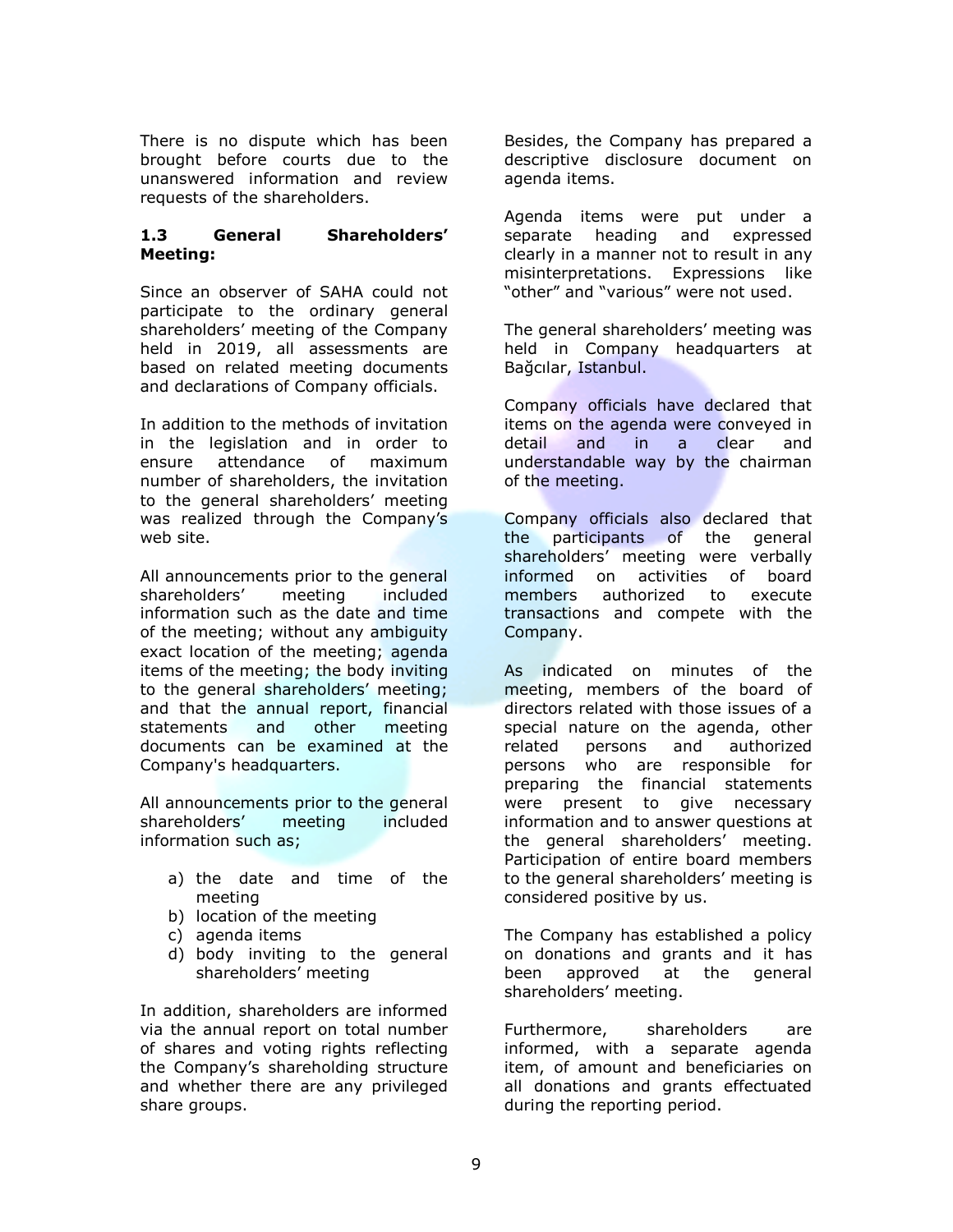#### **1.4. Voting Rights:**

We have come to the conclusion that all shareholders are given the opportunity to exercise their voting rights conveniently and appropriately.

There are no voting privileges at ÜNSPED.

#### **1.5. Minority Rights:**

There are no regulations regarding minority rights in the articles of association, but the existing provisions of the Turkish Commercial Code are abided by.

#### **1.6. Dividend Rights:**

The dividend policy of the Company is clearly defined, consistent and disclosed to public on the corporate web site.

In the dividend distribution policy, it is believed that a balanced policy is followed between the interests of the shareholders and those of the Company.

There are no privileges on partake of the profits. In addition, the articles of association contain a provision on advance dividend payments.

#### **1.7. Transfer of Shares:**

There are no restrictions on free transfer of shares and the articles of association do not contain any provisions that impede the transfer of shares.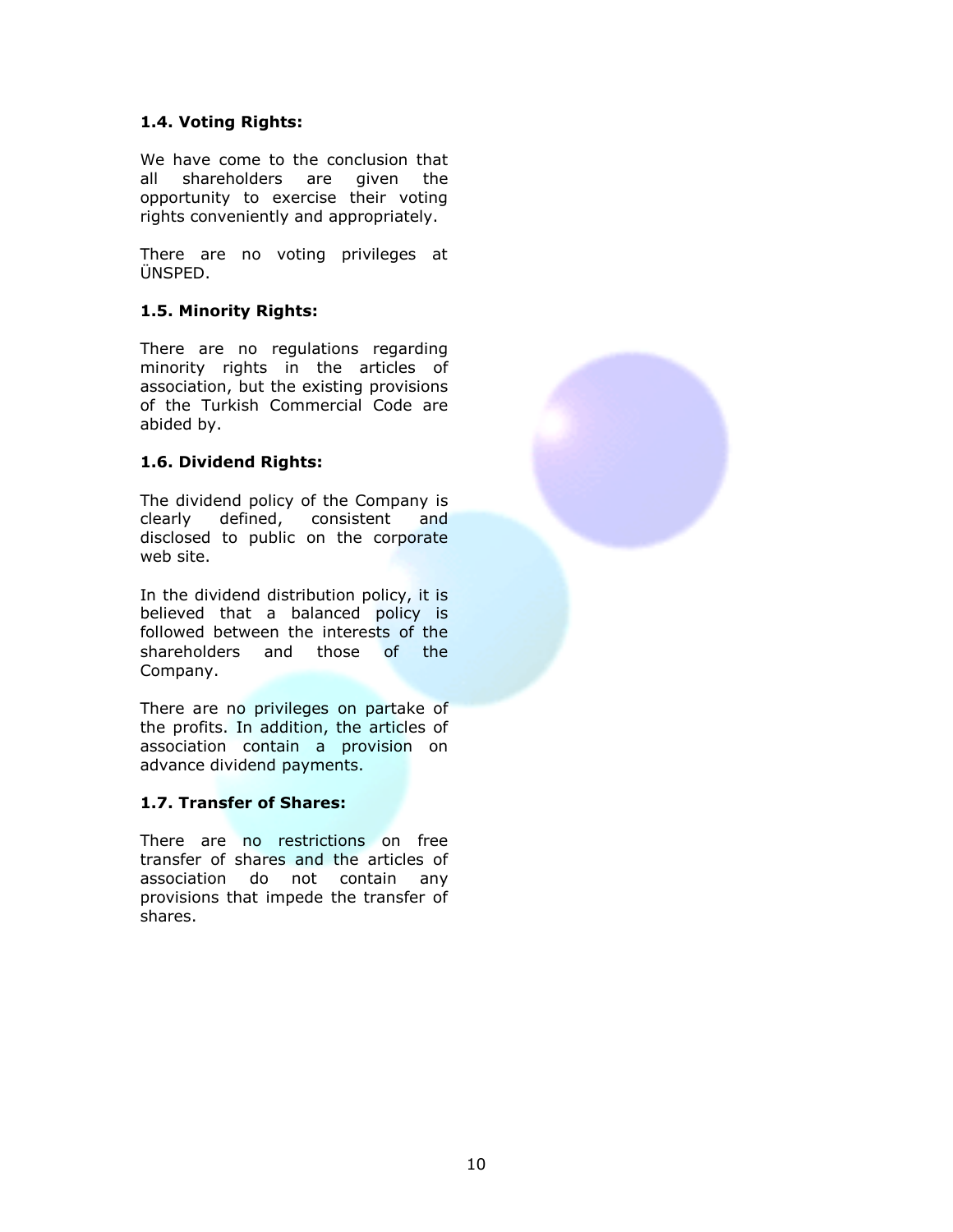## **SECTION 2: PUBLIC DISCLOSURE AND TRANSPARENCY**



#### **SYNOPSIS**

- **+** Comprehensive web site, actively used for public disclosure.
- **+** Annual report complies with the legislation, comprehensive and informative.
- **+** Agreement and studies conducted with external auditors comply with the legislation.
	- All benefits provided to the members of the board of directors and senior executives are disclosed collectively, but disclosure on a personal basis is essential.

#### **2.1. Corporate Web Site:**

**-**

Company"s web site [\(www.ugm.com.tr\)](http://www.ugm.com.tr/) is actively used for disclosure purposes. Internet address is easy to find and accessible. In addition, the web site has been prepared in English.

Access to publicly disclosed information is provided through the web site which is formatted and configured accordingly.

The corporate web site includes; trade register information, information about latest shareholder and senior management structure, final version of the Company"s articles of association, annual reports, dividend distribution policy, disclosure policy, ethical rules of the Company, working principles of the Committees and the corporate

governance compliance declaration disclosed via the annual report.

The Company's web site also includes; the vision/mission of the Company established by the board, information on corporate social responsibility/sustainability activities, financial data released through the annual report, frequently asked questions and responses thereof, web site privacy/security policy and the human resources policy.

However the shareholding structure of the Company; the names, amount and rate of the shares held by the ultimate controlling individual shareholders over 5% as identified after being released from indirect or cross shareholding relationships between coowners are not disclosed to the public through the corporate web site.

#### **2.2. Annual Report:**

There is an annual report prepared by the board of directors and it covers information such as;

- a) Period covered by the report, the title of the Company, trade register number, contact information,
- b) Names and surnames of the chairman, members and executive directors served on the board and supervisory committees during the covered period,
- c) General explanations related to productivity rates and causes of significant changes compared to previous years,
- d) Company"s organization, capital and ownership structure, significant changes, if any, during the fiscal year,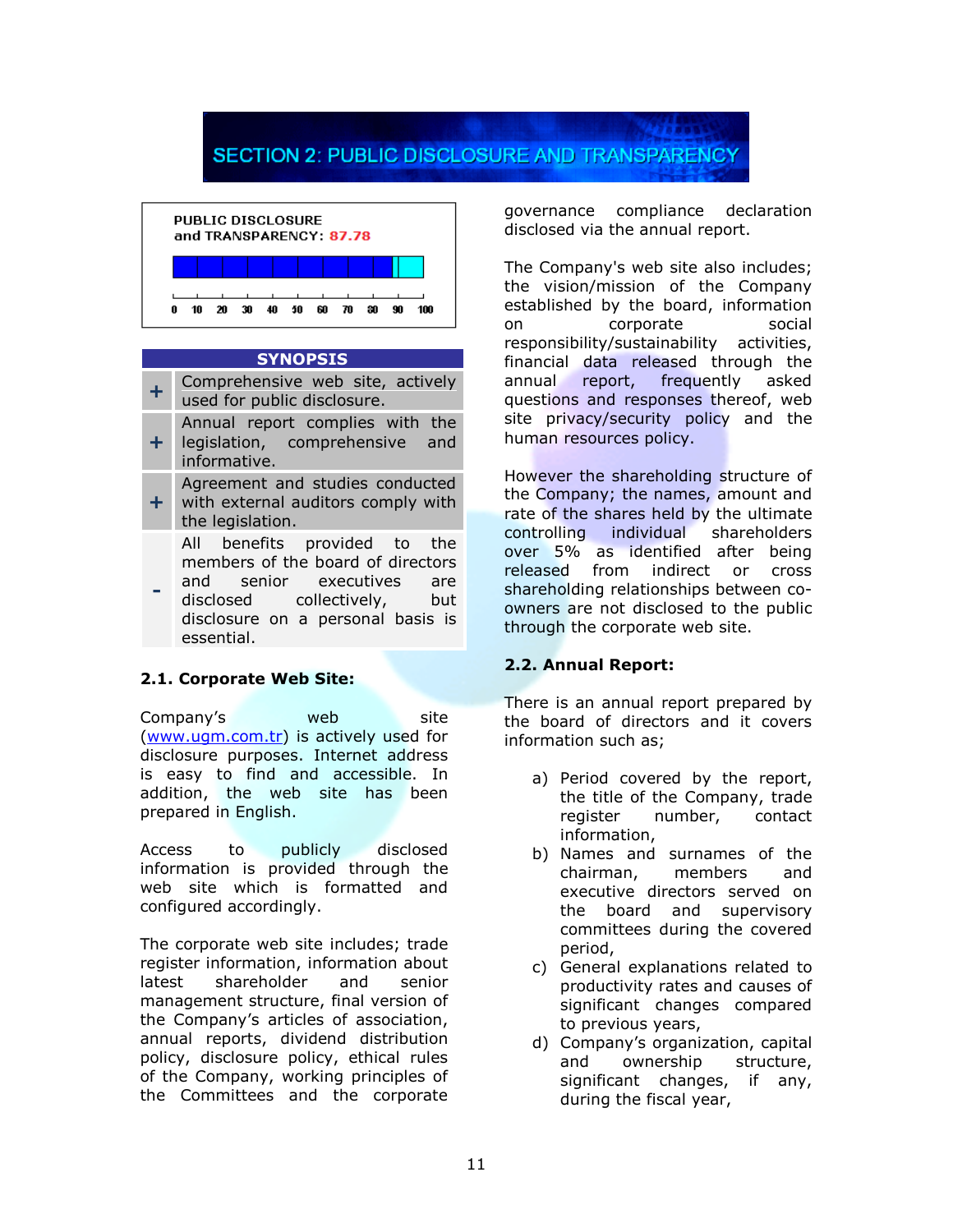- e) Information on number of employees,
- f) The dividend distribution policy,
- g) Basic ratios on the financial position, profitability and solvency,
- h) Major court cases against the Company and possible consequences,
- i) Information on major events occurred between the closing of the accounting period and the date of the general shareholders" meeting where financial statements are evaluated,
- j) Information on related party transactions,
- k) Information on Committees established within the board of directors,
- l) Risk management policies of the Company,
- m) The number of board meetings held during the year and participation status of the members.

However,

a) The sector in which the Company operates and information on its position in this sector is not included in the annual report.

In addition to the content specified in the legislation;

- a) External duties of board members and executives,
- b) Benefits and vocational training of employees, and other Company activities that give rise to social and environmental results are also not mentioned in the annual report.

In addition, benefits provided to board members and senior executives are mentioned collectively, but best application of Corporate Governance

Principles dictate that this information is given on an individual basis.

#### **2.3. External Audit:**

The external audit of the Company is conducted by Başaran Nas Bağımsız Denetim ve Serbest Muhasebeci Mali Müşavirlik A.Ş., a member of PricewaterhouseCoopers (PwC) group with a worldwide experience.

There has not been a situation where the external auditor avoided to express its opinion and not signed the audit report, nor has reported a qualified opinion.

Company officials declared that; there has been no legal conflict between the Company and the external audit firm, independent audit firm and their audit staff did not provide consulting services for a price or free of charge during the audit period and no consulting company and/or its employees in which the external audit firm is in a dominant position either directly or indirectly in management or capital provided any consulting services during the same period.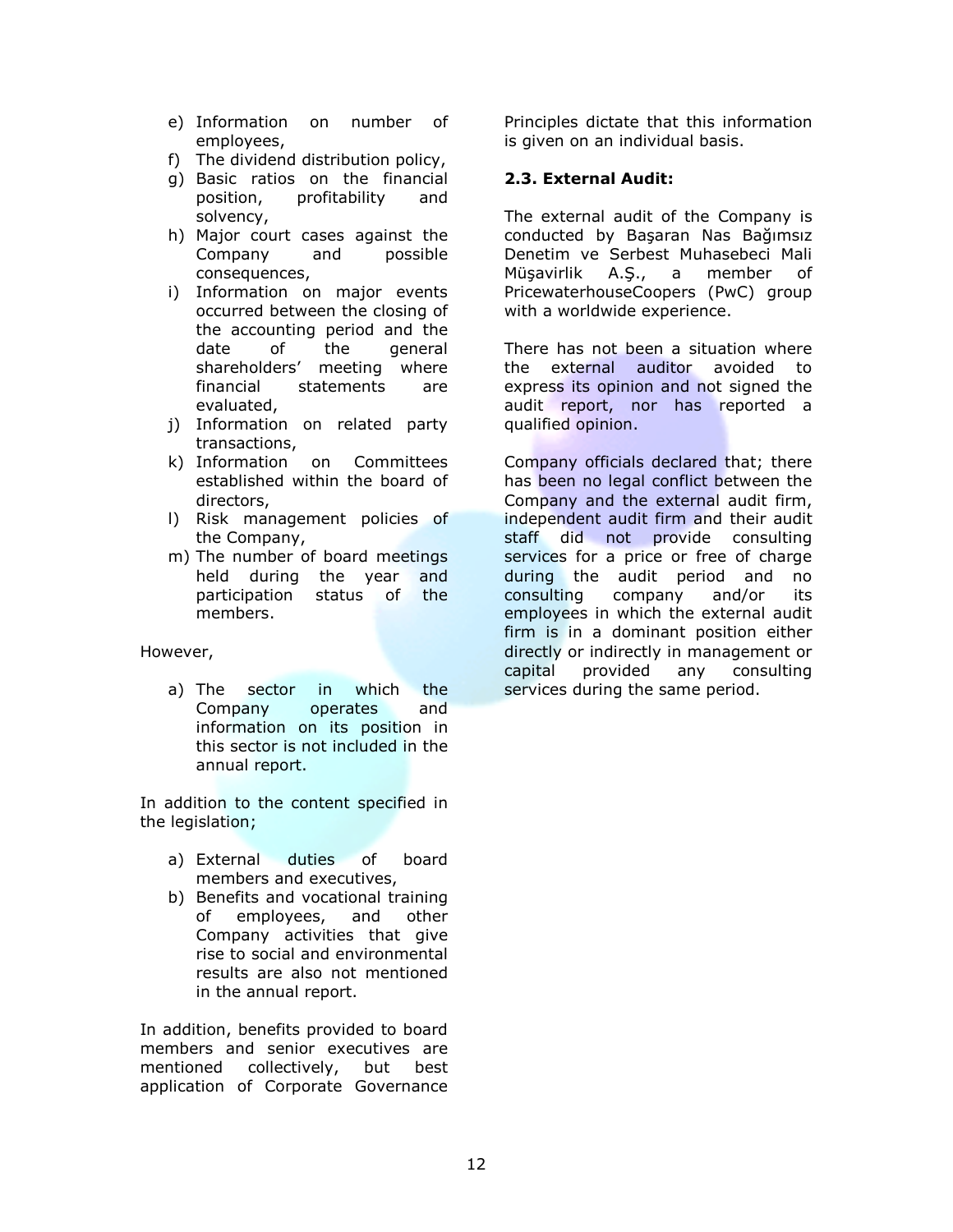# **SECTION 3: STAKEHOLDERS**



#### **SYNOPSIS**

| ÷  | Measures<br>stakeholders'<br>facilitated.                                                              | to<br>rights               | safeguard<br>are |
|----|--------------------------------------------------------------------------------------------------------|----------------------------|------------------|
| ÷. | There is a written succession<br>planning for possible changes in<br>administrative tasks.             |                            |                  |
| ÷. | An employee compensation policy<br>is established and disclosed to<br>the public through the web site. |                            |                  |
| ÷  | Social<br>environmental awareness and<br>sustainability<br>satisfactory.                               | responsibility,<br>studies | are              |

#### **3.1. Company Policy Regarding Stakeholders:**

We have not come across a significant or repetitive situation in which the rights of stakeholders established by any law or agreement are not recognized.

The web site of the Company is actively used to provide adequate information on policies and procedures towards the protection of stakeholders" rights.

ÜNSPED has established a compensation policy and disclosed it to the public via the corporate web site.

Company" purchasing process is realized taking into account the Supplier Policy and Supplier Selection Criteria which is disclosed to the public on the web site.

#### **3.2. Stakeholders' Participation in the Company Management:**

Although there are no provisions in the articles of association or in internal regulations on the participation of stakeholders in Company"s management, the "ÜNSPED policy booklet" permits the employees to offer suggestions to the management and/or submit claims.

#### **3.3. Company Policy on Human Resources:**

The Company has a detailed human resources policy which is publicly disclosed. Basic principles of this policy are as follows; UNSPED acts in line with the total quality philosophy in the customs service and is based on the principle of 'customer satisfaction' in human resources management. The Company's human resources mission is to be a company that is respected and preferred by employees as a result of the development opportunities it provides.

ÜNSPED"s human resources objectives are to create a safe and healthy work environment that respects to environment; ensure the continuity of labor peace by establishing social relations; planning and managing the speeding of development in corporate integrity; encourage taking initiative and creativity; improving the satisfaction and motivation of employees and enhance their faithfulness to the Company; improve the personal developments and qualifications of the employees and adapt those according to the changes in and around ÜNSPED.

The Company ensures that candidates are placed in positions appropriate to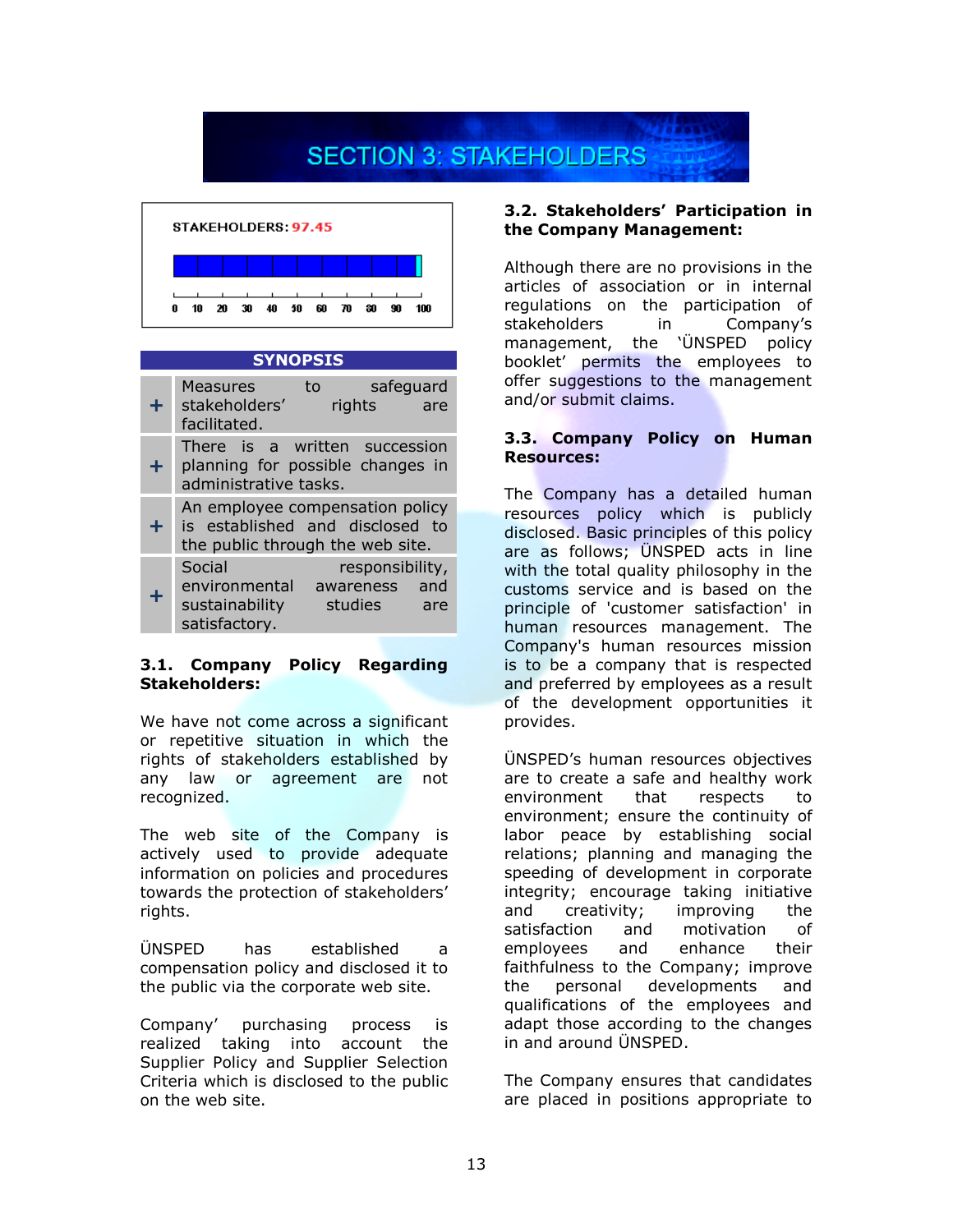their qualifications by questioning their knowledge, skills and competence in their recruitment. The newly recruited employees are provided with comprehensive e-orientation training on the Company's history, organization, departments, products, values and business practices.

Every year, ÜNSPED organizes events such as theater, travel and new-year parties to bring together all the employees and their families. The Company provides commuting service to all employees.

In this context, the principle of providing equal opportunities to candidates in equal conditions in recruitment is adopted while creating recruitment and career planning policies. The criteria for recruitment are defined in writing.

In addition, in cases which management reshuffle could cause disruptions, a documented succession planning for determination of new manager appointments is in place.

There is no active trade union at ÜNSPED.

#### **3.4. Relations with Customers and Suppliers:**

The Company has taken all necessary precautions to attain customer satisfaction in the sale and marketing of its services.

In this context, within the Integrated Quality Management System; ISO 9001 Quality Management System, ISO 14001 Environment Management System, ISO 10002 Customer Satisfaction Management System and OHSAS 18001 Occupational Health and Safety Management System are applied. ÜNSPED is also the holder of ISO 27001 Information Security Management Certificate.

The effects of significant events occurring in the world on customs procedures, changes in customs practices of countries where customers import and export and any change in Turkey's customs legislation are shared with customers in order to achieve customer satisfaction.

The Company has established an advanced request/complaint mechanism to receive customer demands and complaints. They can convey their requests and complaints through the corporate web site and the 444 99 81 hot line.

In addition, customer information and documents are stored electronically.

#### **3.5. Ethical Rules & Social Responsibility:**

The ethical rules of the Company is established and disclosed to shareholders and employees.

ÜNSPED has implemented many projects in the field of social responsibility. Some of the projects implemented in 2018-2019 are as follows;

- With the project "Hold a Hand", 120 children who are in urgent need have been provided with jackets and boats at Arpaçsakarlar Primary School located in Toroslar, Mersin province.
- Within the scope of the "Empathy for Disabled Achievement" project, a session was held with the participation of disabled athletes with a place in competitions throughout the world and awareness was raised for disabled individuals in society.
- ÜNSPED provides food and treatment aids to stray animals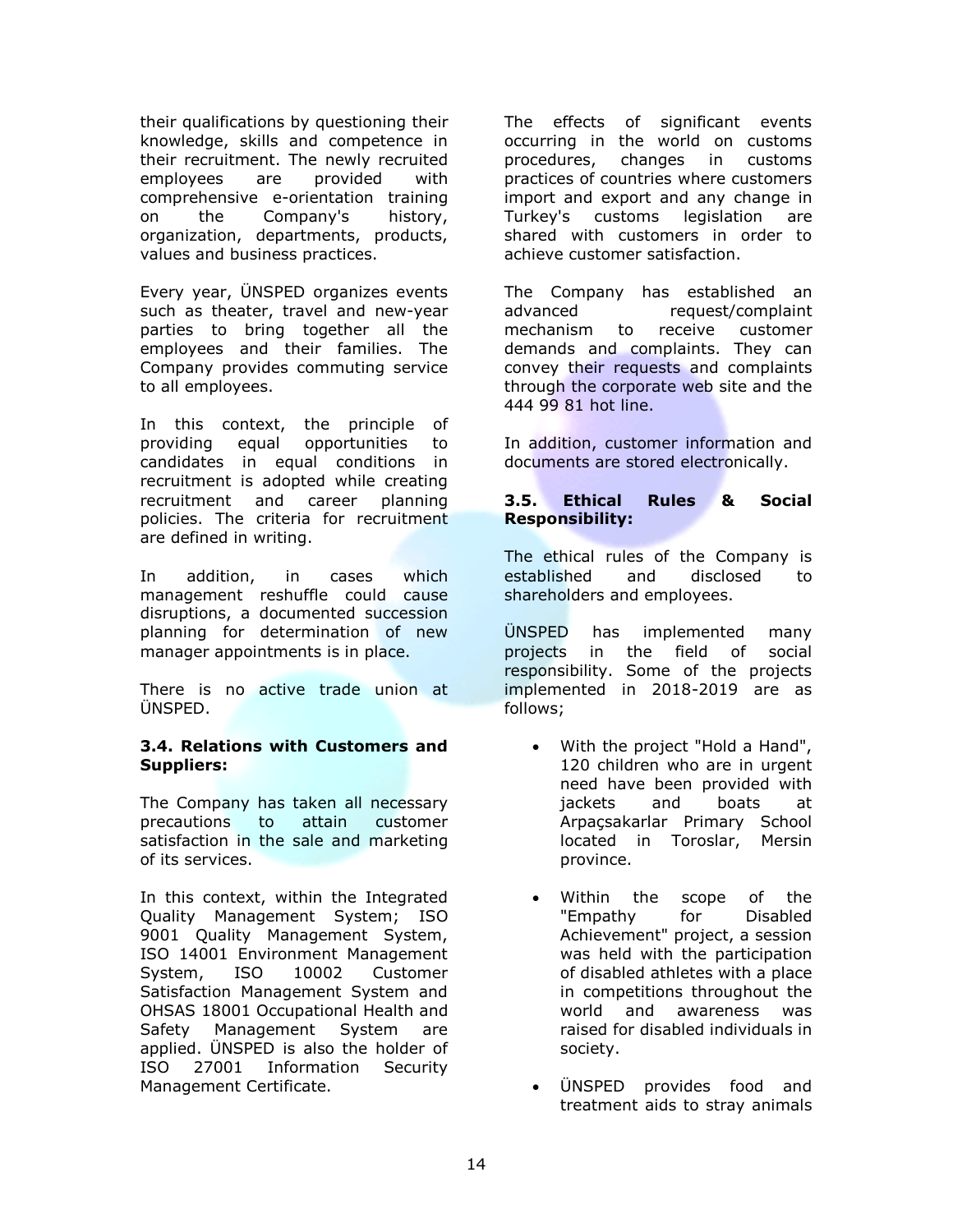abandoned to the rural area in Kurtköy two days a week.

• It also organizes plastic cover collection campaigns for the battery-operated wheelchair.

#### **3.6. Sustainability:**

ÜNSPED offer its services within the scope of the ISO 14001 Environmental Management System. Identification of environmental factors in each process of services offered and taking the necessary measures to control these factors to minimize the damage to nature is targeted.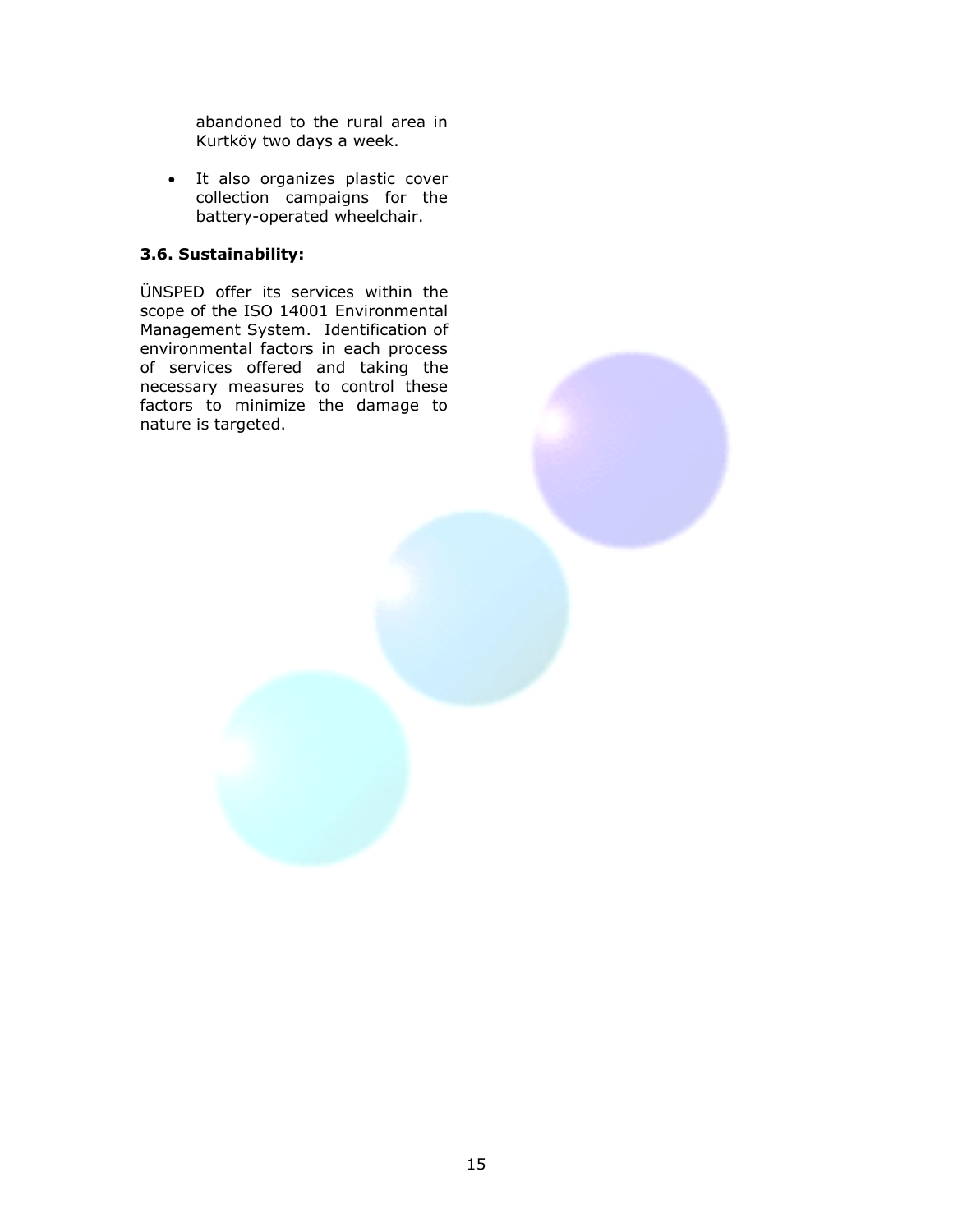## **SECTION 4: BOARD OF DIRECTORS**



#### **SYNOPSIS**

- **+** The Company"s vision, mission and strategic goals are defined. **+** Audit, Early Detection of Risk and Corporate Governance
- Committees are established. **+** 3 female members on the board.
- **+** Duties of the Chairman of the Board and the General Manager are separated by an internal directive.
- **=** 1 independent board member.
- **-** Thus, members of the Audit Committee could not be elected among independent board members.

#### **4.1. Functions of the Board of Directors:**

Strategic decisions of the board of directors aim to manage ÜNSPED's risk, growth, and return balance at an appropriate level and conduct a rational and cautious risk management approach with a view to the long-term interests of the Company. It is thought that the board administers and represents the Company within these parameters.

The board of directors has set the mission of ÜNSPED and disclosed to public as "to provide services which are fast, competitive and fulfill the needs of our customers within the laws and regulations." and the vision as "with the new operational methods that we developed, we aim to become a Customs Brokerage company that has created widespread organization structure all around the world with quality and innovative services".

In addition, the board of directors has defined the Company's strategic goals and identified the needs in human and financial resources. At the same time it controls management's performance.

#### **4.2. Principles of Activity of the Board of Directors:**

It is believed that the board of directors performs its activities in a transparent, accountable, fair and responsible manner.

Distribution of tasks between the members of the board of directors is explained in the annual report.

The board of directors established internal control systems which are inclusive of risk management and information systems processes. The board reviews the effectiveness of risk management and internal control systems at least once a year.

Chairman and chief executive officer/general manager duties are carried out by different people. Besides, the division of duties is explained by an internal regulation.

#### **4.3. Structure of the Board of Directors:**

ÜNSPED"s Board of Directors is composed of 7 members and majority of them (5) are executive.

There is one independent member on the board. ÜNSPED has adopted the Capital Markets Board"s advisory target of minimum 25% female board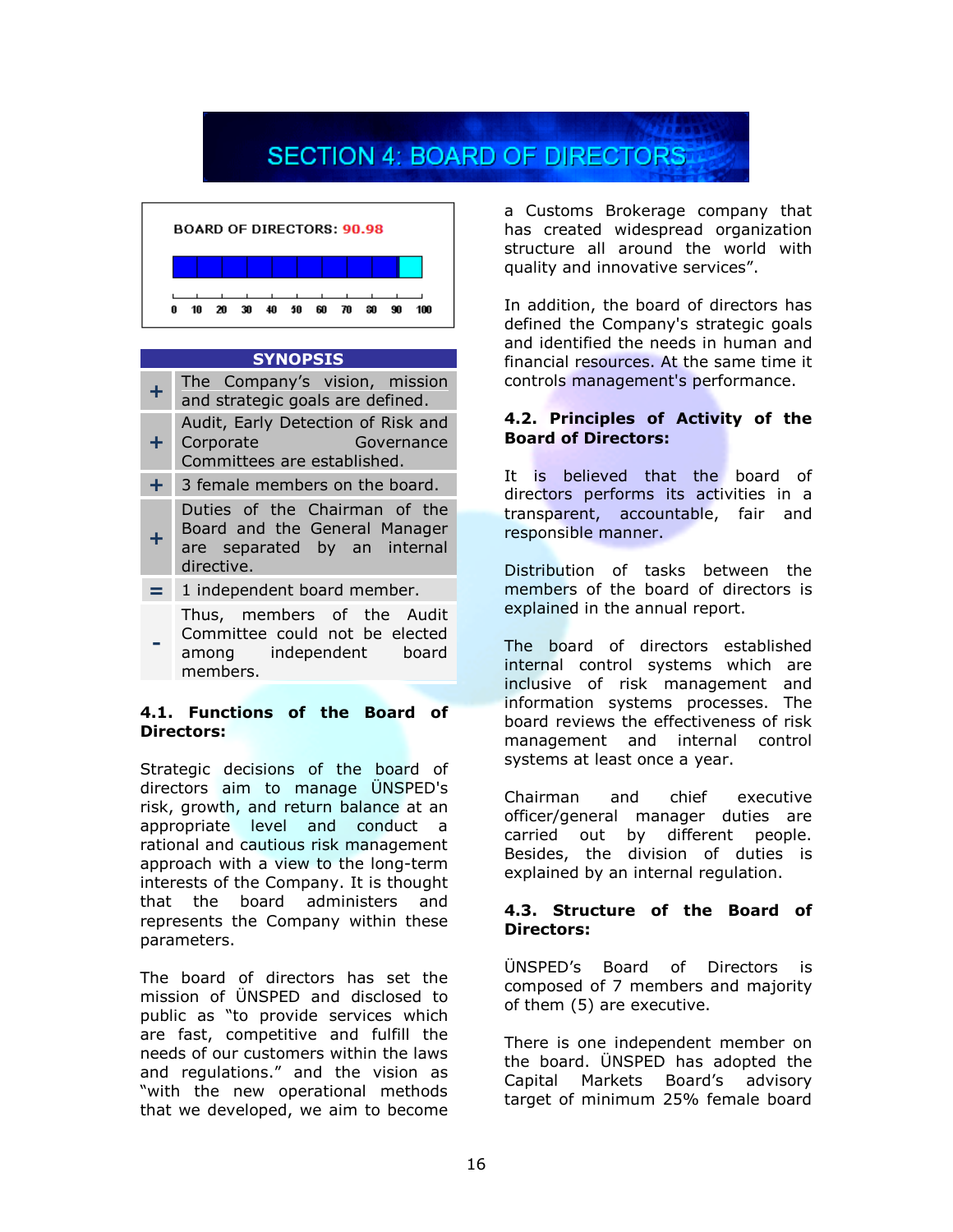membership rate with 3 female members on the board.

Ministry of Customs and Trade"s Regulation on the Amendment of the Customs Regulation is published in the Official Gazette No. 29601 on January 22, 2016. According to this regulation, individuals other than customs brokers and broker assistants may not enter into partnership with corporate entities which will offer customs brokerage services and neither can serve on their governing bodies. Besides, individuals other than customs brokers and broker assistants cannot represent a company and cannot be given binding authority. Consequently, ÜNSPED is obliged to compose a Board of Directors from a very constricted pool of candidates. It is evident that same difficulties will surface in search of independent candidates.

#### **4.4. Conduct of the Meetings of the Board of Directors:**

Board meetings take place with sufficient frequency. The board of directors convened 62 times in 2018 operating period with a high participation rate.

The agenda for the meeting is set by the Chairman of the Board of Directors, announced to the members prior to the meeting and if needed, before the meeting, members are provided with information and documents about the issues listed on the agenda.

Members can participate to board of directors meetings via a remote access system. The conduct of the board of directors meetings is included in the articles of association of the Company. Accordingly; the board of directors may convene if majority of its members are present and may reach a resolution with majority vote of the present members. Each member is entitled to a single vote on the board.

There are no certain rules or limitations for board members taking on additional duties outside the group. However, there are no such board members.

#### **4.5. Committees Established Within the Board of Directors:**

A Corporate Governance Committee, an Audit Committee and an Early Detection of Risk Committee are established from within the board of directors.

In addition to the minimum number of committees set forth in the Corporate Governance Principles Communiqué, a Transparency and Ethics Committee is also operating within the board of directors.

Functions of the Committees and their working principles are designated by the board of directors and disclosed to public via the corporate web site.

The Committee chairs are elected from among the members of the board of directors. However, CMB"s communiqué on determination of all Audit Committee members among the independent board members could not be adopted.

The Corporate Governance Committee is composed of 3, and Audit and Early Detection of Risk Committees are composed of 6 members each. Majority of the Committee members are elected among executive board members.

The chairman of the board of directors and the general manager are not assigned to the Committees.

As outlined in working principles of the Committees and in line with the CMB principles, all necessary resources and support needed to fulfill the tasks of the Committees are provided by the board of directors and Committees can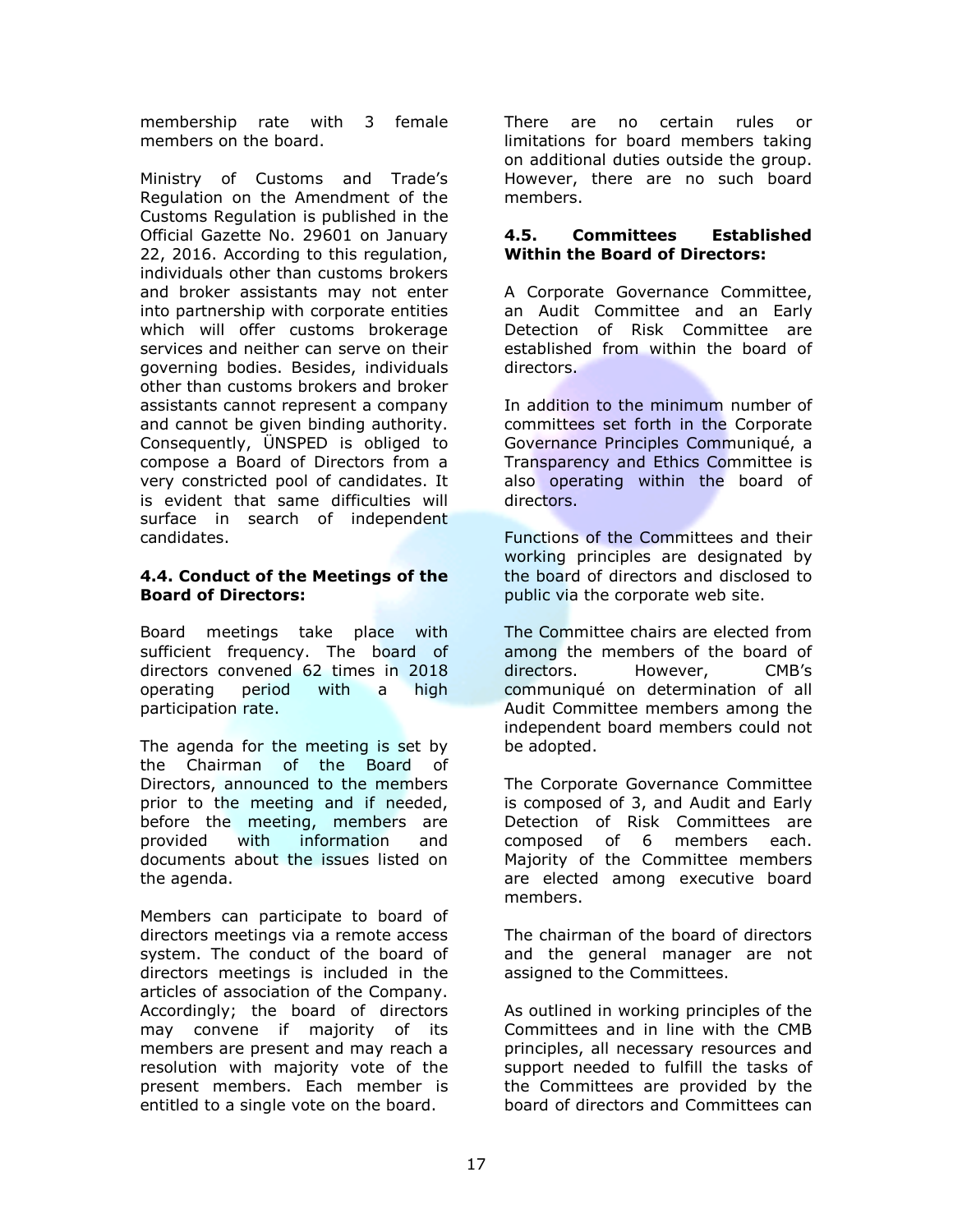invite any manager as they deem necessary to their meetings and obtain their views.

All activities of the Committees are documented and records are maintained.

The nomination and election process of the external audit firm, taking into account its competence and independence, starts with a proposal from the Audit Committee to the board and ends with the board"s choice being presented and approved at the general shareholders" meeting.

A Corporate Governance Committee is established in order to determine whether or not the corporate governance principles are being fully implemented by the Company, if implementation of some of the principles are not possible, the reason thereof, and assess any conflict of interests arising as a result of lack of implementation of these principles, and present remedial advices to the board of directors. In addition, it oversees the work towards relations with shareholders.

Duties of the Nomination and Remuneration Committees are included in the working principles of the Corporate Governance Committee in line with the communiqué.

The minutes of the Corporate Governance Committee regarding the works carried out within the scope of compliance with the CMB Corporate Governance Principles were presented to us.

#### **4.6. Remuneration of the Board of Directors and Senior Management:**

The overall assessment of the board of directors on whether the operational and financial targets are met is included in the annual report.

A remuneration policy that regulates the remuneration principles for board members and senior executives has been prepared and disclosed to the public via the corporate web site.

There is professional liability insurance on compensation for losses incurred by the Company, and third parties, as a result of not performing the board members' and executives' duties duly.

The orientation process for newly appointed managers is indicated in the Company"s internal regulations.

We are convinced that the executives are equipped with sufficient authority and have the required professional qualifications in order to perform the assigned duties.

There has been no cases where the executives used confidential and nonpublic Company information in favor of themselves or others.

There are no executives who accepted a gift or favor directly or indirectly related to the Company's affairs, and provided unfair advantage.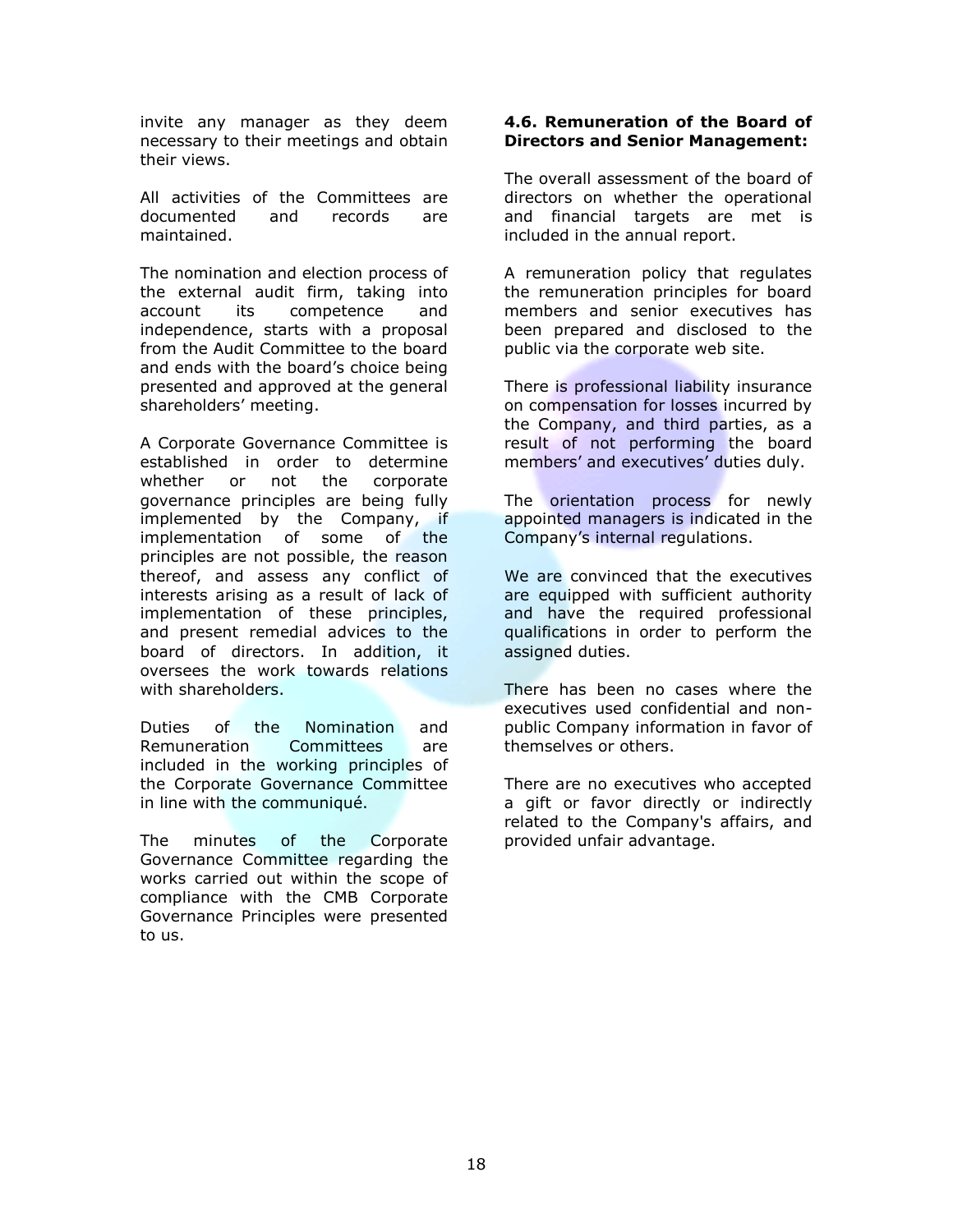## **Rating Definitions**

 $-36.4844$ 

| Rating   | <b>Definition</b>                                                                                                                                                                                                                                                                                                                                                                                                                                                                                                                                                        |
|----------|--------------------------------------------------------------------------------------------------------------------------------------------------------------------------------------------------------------------------------------------------------------------------------------------------------------------------------------------------------------------------------------------------------------------------------------------------------------------------------------------------------------------------------------------------------------------------|
| $9 - 10$ | The company performs very good in terms of Capital Markets Board's<br>corporate governance principles. It has, to varying degrees, identified and<br>actively managed all significant corporate governance risks through<br>comprehensive internal controls<br>and<br>management systems.<br>The<br>company's performance is considered to represent best practice, and it had<br>almost no deficiencies in any of the areas rated. Deserved to be included in<br>the BIST Corporate Governance Index on the highest level.                                              |
| $7 - 8$  | The company performs good in terms of Capital Markets Board's corporate<br>governance principles. It has, to varying degrees, identified all its material<br>corporate governance risks and is actively managing the majority of them<br>through internal controls and management systems. During the rating<br>process, minor deficiencies were found in one or two of the areas rated.<br>Deserved to be included in the BIST Corporate Governance Index.                                                                                                              |
| 6        | The company performs fair in terms of Capital Markets Board's corporate<br>governance principles. It has, to varying degrees, identified the majority<br>of its material corporate governance risks and is beginning to actively<br>manage them. Deserved to be included in the BIST Corporate Governance<br>Index and management accountability is considered in accordance with<br>national standards but may be lagging behind international best practice.<br>During the ratings process, minor deficiencies were identified in more than<br>two of the areas rated. |
| $4 - 5$  | The company performs weakly as a result of poor corporate governance<br>policies and practices. The company has, to varying degrees, identified its<br>minimum obligations but does not demonstrate an effective, integrated<br>system of controls for managing related risks. Assurance mechanisms are<br>weak. The rating has identified significant deficiencies in a number (but<br>not the majority) of areas rated.                                                                                                                                                |
| <4       | The company performs very weakly and its corporate governance policies<br>and practices are overall very poor. The company shows limited<br>awareness of corporate governance risks, and internal controls are almost<br>non-existent. Significant deficiencies are apparent in the majority of areas<br>rated and have led to significant material loss and investor concern.                                                                                                                                                                                           |